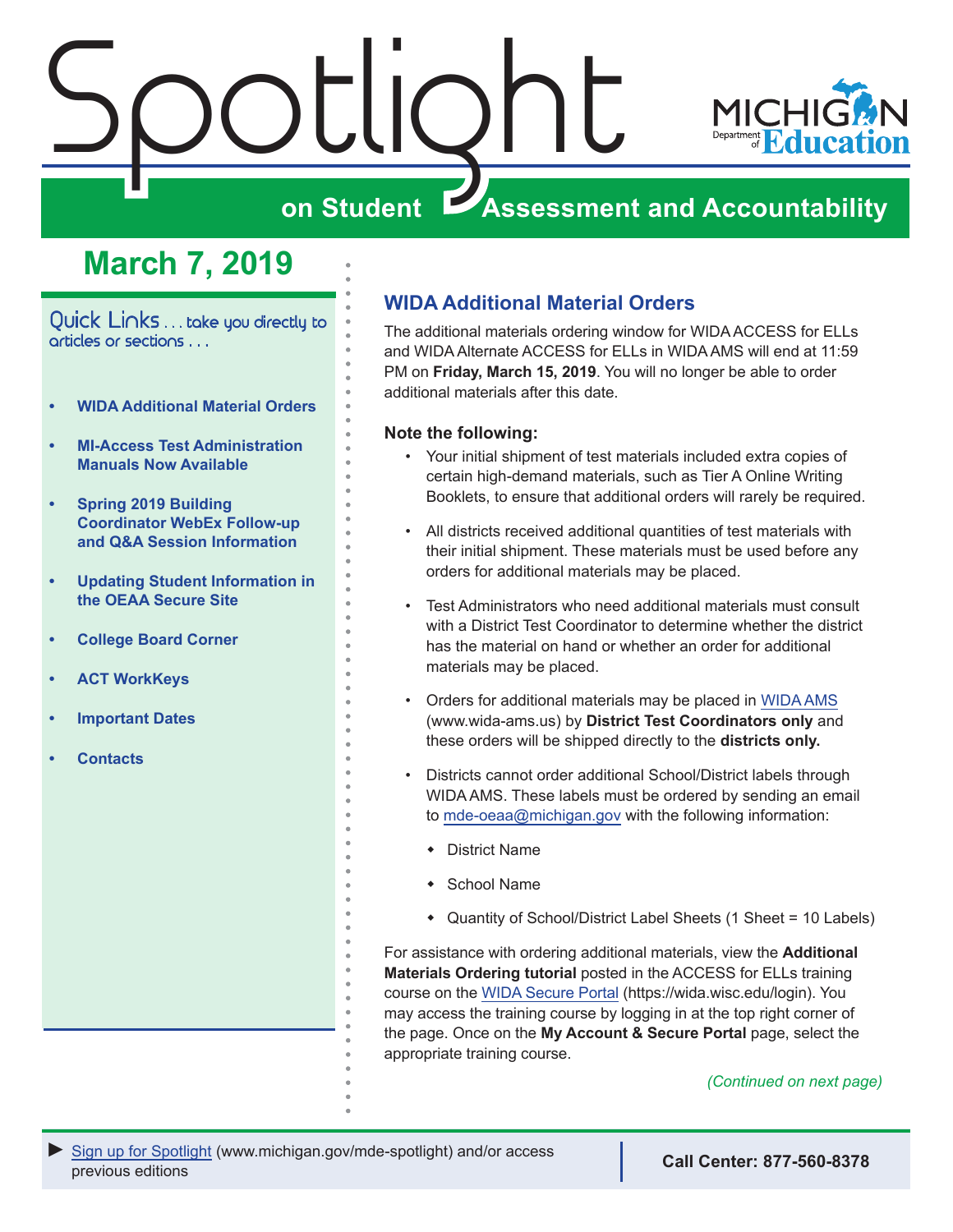<span id="page-1-0"></span>For detailed instructions on ordering additional materials, refer to page 58 of the [WIDA Assessment Management](https://www.wida-ams.us/Documents/Unsecure/Doc.aspx?id=c58135f0-1722-40db-b1db-ee7685e9ac5e)  [System \(WIDA AMS\) User Guide](https://www.wida-ams.us/Documents/Unsecure/Doc.aspx?id=c58135f0-1722-40db-b1db-ee7685e9ac5e), which is located in [WIDA](http://www.wida-ams.us)  [AMS](http://www.wida-ams.us) under **All Applications** → **General Information** → **Documents**.

Contact DRC Customer Support with any questions at [WIDA@DataRecognitionCorp.com](mailto:WIDA%40DataRecognitionCorp.com?subject=) or **1-877-560-8378, Option 5**.

## **MI-Access Test Administration Manuals Now Available**

The 2019 MI-Access Test Administration Manuals (TAMs) are available on the [MI-Access web page](http://www.michigan.gov/mi-access) (www.michigan.gov/ mi-access) under the **Current Assessment Administration**  section.

All staff involved in the MI-Access administration should download, read, and know the policies, procedures, and guidelines documented in the TAMs that are relevant to their role in testing. This is important to ensure a valid, equitable, and trouble-free administration. The TAMs may be downloaded and provided to all staff involved in the test administration.

### **The two TAMs are:**

- [2019 Functional Independence \(FI\) TAM](https://www.michigan.gov/documents/mde/MI-ACCESS_Functional_Independence_TAM_635412_7.pdf)  provides specific information for both online testing and for students taking the paper/pencil version of the tests
- [2019 Participation \(P\) and Supported Independence](https://www.michigan.gov/documents/mde/Participation_and_Supported_Independence_TAM_635414_7.pdf)  [\(SI\) TAM](https://www.michigan.gov/documents/mde/Participation_and_Supported_Independence_TAM_635414_7.pdf) – provides specific information for the administration of the tests and the process for entering scores into the online answer document after testing

### **Important Reminders:**

• All students taking the FI English language arts (ELA) assessment must take the **Expressing Ideas test on paper** whether they are testing online or with paper/pencil versions. **There is no online version** 

**of FI Expressing Ideas.** To receive a valid score, both Accessing Print and Expressing Ideas must be completed.

- The MI-Access FI online test directions are embedded in the testing engine when a student is logged in and the test begins. The online directions are set up to begin text-to-speech upon login by default. Printed directions are **NOT** available for any online FI test.
- MI-Access paper/pencil test directions are included in the Test Administration Manual.
- P/SI assessments are administered using paper materials during testing observations, but the responses for both the Primary and Shadow Assessment Administrators must be entered online. See the P/SI Online Answer Document Instructions for Score Entry located in the P/SI TAM for step-by-step instructions on this process.

### **Spring 2019 Building Coordinator WebEx Follow-up and Q&A Session Information**

Data Recognition Corporation (DRC) sincerely apologizes for the issues that were experienced during the M-STEP District and Building Coordinator presentation this week. Due to WebEx audio issues, the MI-Access District and Building Coordinator WebEx, scheduled for Wednesday, March 6, and the K-2 Early Literacy and Mathematics WebEx, scheduled for Thursday, March 7, were cancelled.

The presentations, recorded by DRC and posted to [eDIRECT](https://mi.drcedirect.com) (https://mi.drcedirect.com) under **All Applications**  → **General Information** → **Documents**, will be available **Friday, March 8** for staff to access at their convenience. No login will be required to access the recorded presentations. The PowerPoints for the presentations have already been posted to eDIRECT. If you have any questions as you view the presentations, contact the Michigan Department of Education (MDE) at 877-560-8378 or email at [mde-oeaa@](mailto:mde-oeaa%40michigan.gov?subject=) [michigan.gov](mailto:mde-oeaa%40michigan.gov?subject=).

### *(Continued on next page)*

**Call Center: 877-560-8378** (select appropriate option) for assistance with assessment or accountability issues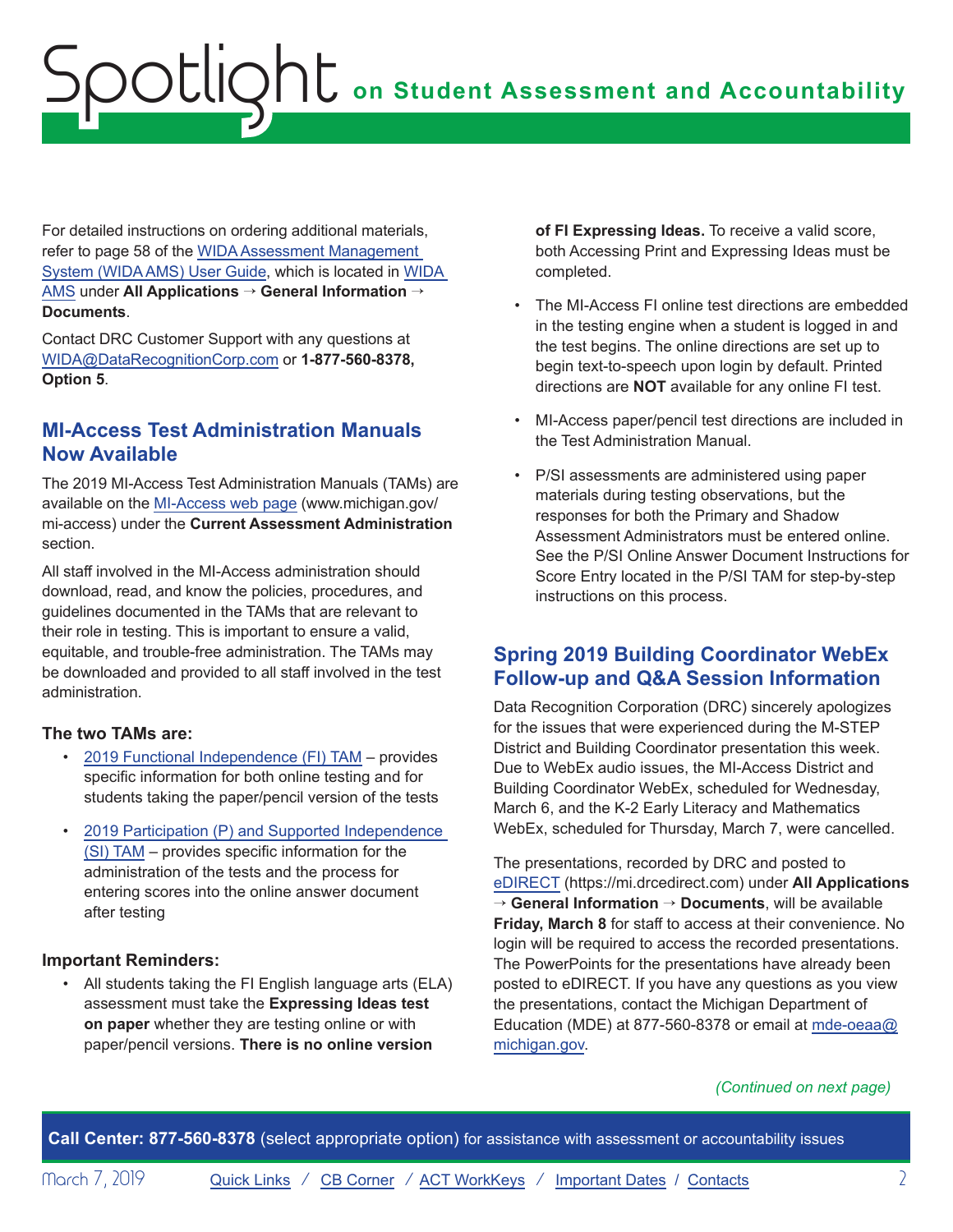<span id="page-2-0"></span>A conference call Q&A session for the online Spring 2019 administrations of the M-STEP, MI-Access, and Early Literacy and Mathematics Benchmark Assessments has been scheduled for **Tuesday, March 19, 2019, at 10:00 AM**. This will allow District and Building Coordinators time to go through the presentations and access eDIRECT (available beginning March 8) prior to the Q&A session. An FAQ document will be created from the questions and answers addressed during the conference call and posted to eDIRECT for easy reference.

DRC and MDE encourage you to submit your questions in advance by emailing [mde-oeaa@michigan.gov](mailto:mde-oeaa%40michigan.gov?subject=DRC%20Q%26A%20Session) with "DRC Q&A Session" in the subject line.

### **Please add to your Calendar:**

**Spring 2019 Online Assessments Q&A for Coordinators March 19, 2019 from 10:00 – 11:00 AM**

**Important** – the conference call-in information has been updated. See the updated call-in information below for the Q&A on March 19.

### **Conference Call-in Information – UPDATED March 6**

- Toll-free dial-in number: **(833) 231-4299**
- Conference code: **7423900173**

### **To help facilitate the call:**

- **ensure your phone is on mute** once you've dialed in to the conference
- **don't put the call on hold** as this may introduce background sound for all participants to hear

MDE and DRC will start the call and then open the floor for questions.

### **Updating Student Information in the OEAA Secure Site**

Once a student has been pre-identified to a current assessment on the Office of Educational Assessment and Accountability (OEAA) Secure Site (i.e., Spring 2019 M-STEP, Spring 2019 SAT, Spring 2019 WIDA, etc.) the Secure Site will update the student's record nightly from the Michigan Student Data System (MSDS), using general collections (from student count day) and student record maintenance (SRM) files. The Secure Site does not update nonpublic school students from MSDS. Nonpublic schools can update student demographic information directly in the OEAA Secure Site.

The OEAA will use the fall and spring MSDS General Collections (fall and spring student count day) along with Student Record Maintenance files to update student information in the Secure Site. For accurate score and accountability reports, districts will need to submit SRMs to update their student enrollment (exits and new enrollments) and student demographics in MSDS:

- **English learner students in grades K-12** (students taking the WIDA ACCESS or WIDA Alternate ACCESS for ELLs)
	- SRM files must be submitted and certified in MSDS by **5:00 PM on May 23, 2019**.
	- ◆ OEAA will use SRMs with an "as of date" on or before **March 22**.

**Important note:** If an SRM file is submitted with an "as of date" after March 22 it will **not** be picked up by the OEAA and included in assessment and accountability reporting.

- **Students in grades 3-8, 11 and required grade 12 students** (students taking the M-STEP, MI-Access, SAT, PSAT 8/9 in grade 8, and WorkKeys)
	- $\bullet$  SRM files must be submitted and certified in MSDS by mid-June – (exact date will be available soon, watch the Spotlight).

### *(Continued on next page)*

**Call Center: 877-560-8378** (select appropriate option) for assistance with assessment or accountability issues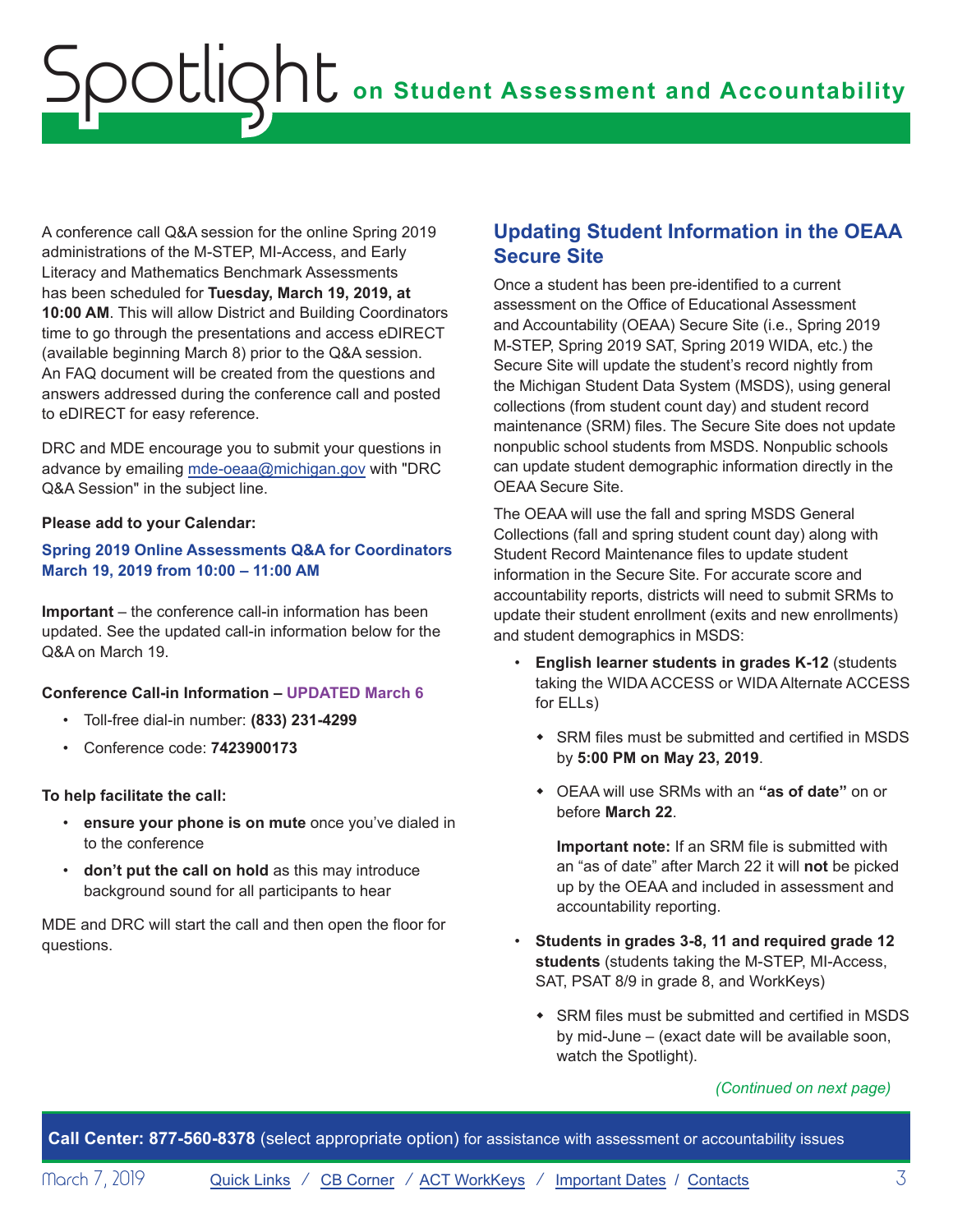**• OEAA will use SRMs with an "as of date"** on or before **May 31**.

**Important note:** If an SRM file is submitted with an "as of date" after May 31 it will **not** be picked up by the OEAA and included in assessment and accountability reporting.

- \* ACT WorkKeys is not included in accountability at this time.
- **Students in grades 9 and 10** (students taking the PSAT 8/9 for grades 9 and PSAT 10)
	- Currently grades 9 and 10 are not included in accountability, but MSDS data will be used for assessment reports.
	- $\cdot$  SRM files must be submitted and certified in MSDS by mid-June – (exact date will be available soon, watch the Spotlight).
	- ◆ OEAA will use SRMs with an "as of date" on or before **May 31**.

**Important note:** If an SRM file is submitted with an "as of date" after May 31 it will **not** be picked up by the OEAA and included in assessment reporting.

### **Important Notes:**

- It is not a requirement for assessment and accountability purposes that student data and enrollment be updated in MSDS daily; however, if you update MSDS, we will update the student's assessment record.
- OEAA will do a final pull of enrollment and student demographics for assessment and accountability reporting on the dates noted in this article.
- The Spring MSDS general collection (spring student count day) will not be available to the OEAA to update student assessments records until a few days after CEPI runs the close out on April 12, 2019.
- It is important to share this information with your authorized district MSDS person. Do not assume that your authorized district MSDS person is aware of the OEAA process and dates.

Click on the icon below to access the **Assessment Coordinator Training Guide** or go to any assessment web page and look for the icon.



**Call Center: 877-560-8378** (select appropriate option) for assistance with assessment or accountability issues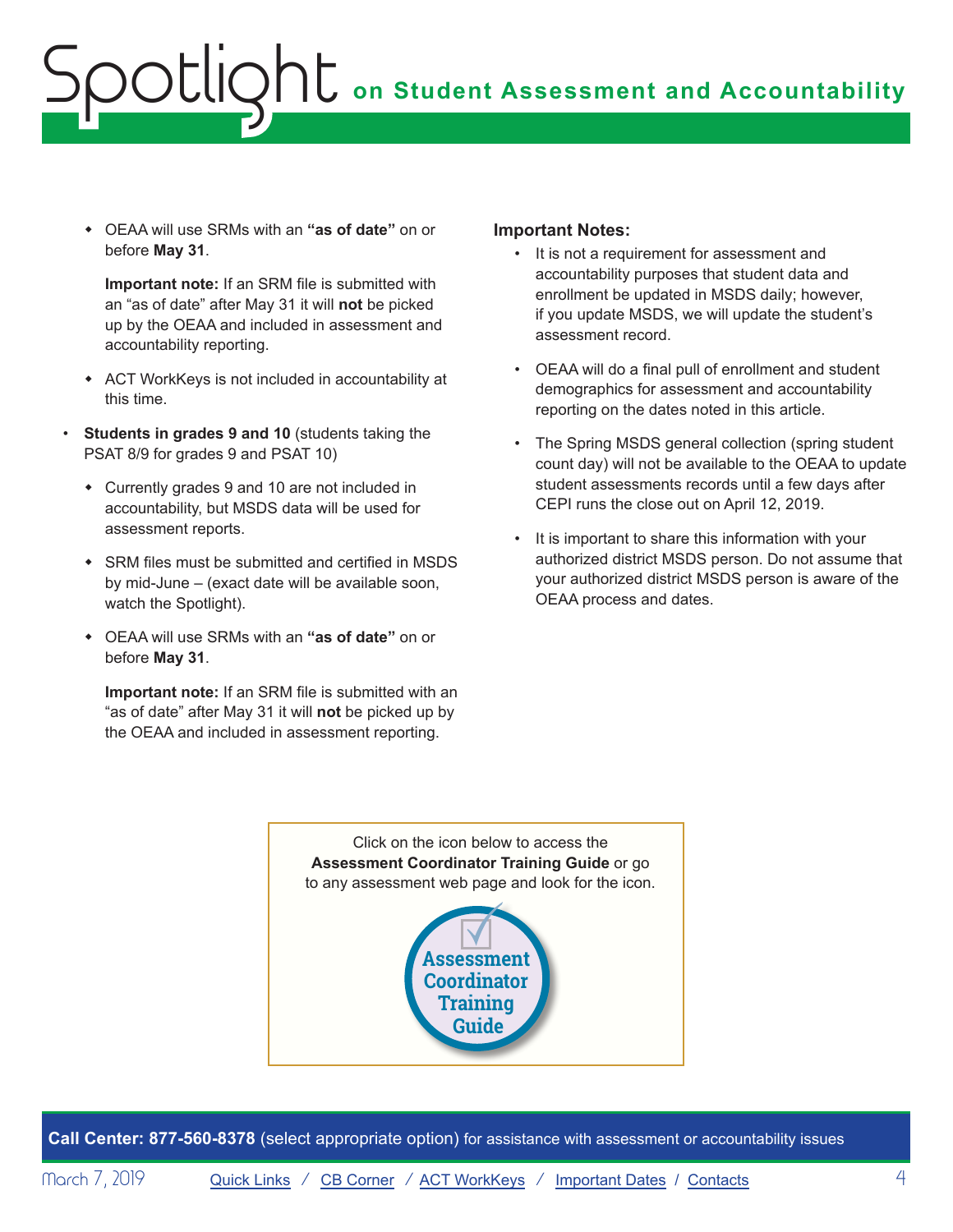# <span id="page-4-1"></span><span id="page-4-0"></span>College Board Corner

 *Information on SAT*™*, PSAT 8/9*™*, and PSAT10*™ *provided by the College Board*

# **Training**

SAT with Essay, PSAT 10, and PSAT 8/9 test coordinators should have received an email on February 26, 2019, with a link to access required training. The online training can also be accessed directly on the [test](http://www.collegeboard.org/ptat)  [administration training web page](http://www.collegeboard.org/ptat) (www.collegeboard. org/ptat) if the coordinator did not receive the email. Coordinators are now required to complete training every year, even if completed in prior years.

If you are a coordinator for both SAT and one of the PSAT-related assessments, training for either the SAT or PSAT is required. Completion of the other assessment's training is encouraged. Coordinators may continue to get reminder emails for the other assessment, but as long as you have completed one, you may disregard these reminders.

To access the other training, you'll need to request access separately. Log out and log back in using your College Board account and select **View All Available Courses** to request additional training for the other assessment.

### **Shipments**

Preadministration materials and secure testing materials will arrive the **week of March 18, 2019**. All materials will be addressed to the test coordinator. **Please note:**  Coordinators will receive numerous boxes, and standard and accommodated materials will come separately.

The College Board ships accommodated materials for all students in the pending and approved status in Michigan's contracted grade levels (11th and 12th for SAT, for example) in SSD Online. Therefore, you will likely receive extra SAT and PSAT materials for

students you don't plan to test. Likewise, you will get materials for a student who has not been approved to use those materials, in the event that the approval occurs before test day. The Services for Students with Disabilities (SSD) coordinator must ensure that a student has been approved for accommodations before the accommodations are provided to the student.

## **Testing Tips Webinar**

A live webinar to assist SAT with Essay, PSAT 10, and PSAT 8/9 coordinators with helpful hints for planning for an effective preadministration session and test day will be held on **March 28, 2019, from 3:00-4:00 PM**. If you cannot attend the live presentation, it will be recorded and available on the [MME web page](www.michigan.gov/mme) (www.michigan. gov/mme) and the [College Board Michigan web page](http://www.collegeboard.org/michigan) (www.collegeboard.org/michigan) at a later date. Click [here to register](http://www.tinyurl.com/2019MITestingTips) (www.tinyurl.com/2019MITestingTips).

## **Coming Soon**

- Preadministration and test materials arrive the week of **March 18, 2019**.
- Additional material order window opens in the OEAA Secure Site on **March 20, 2019**.

### **Questions about Spring PSAT 8/9, PSAT 10, or SAT?**

- call the Michigan Educator Hotline: 866-870-3127 (select Option 1)
- email [michiganadministratorsupport@](mailto:michiganadministratorsupport%40collegeboard.org?subject=) [collegeboard.org](mailto:michiganadministratorsupport%40collegeboard.org?subject=)

**Call Center: 877-560-8378** (select appropriate option) for assistance with assessment or accountability issues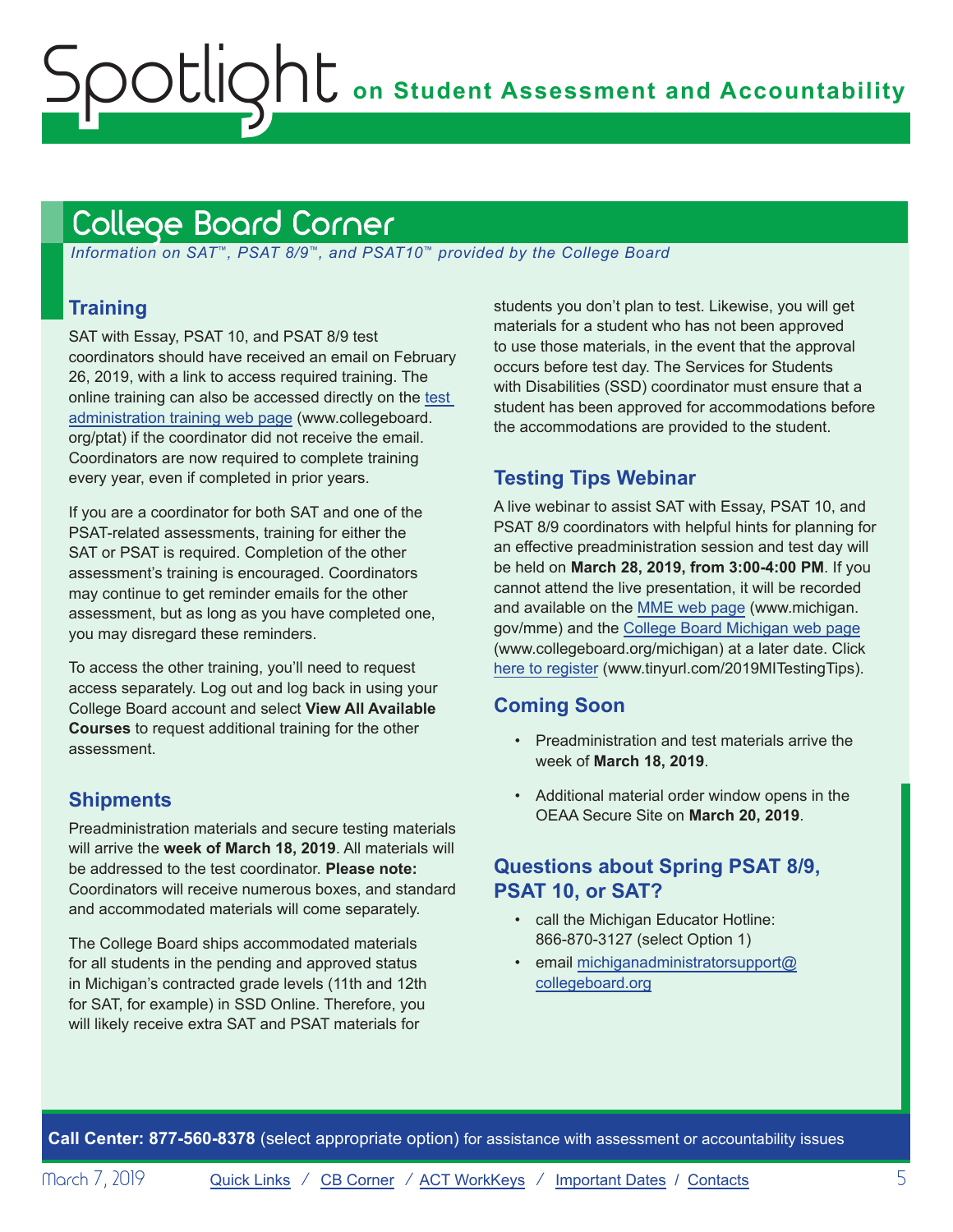<span id="page-5-1"></span><span id="page-5-0"></span>**ACT** 

Information on ACT WorkKeys<sup>®</sup> provided by the ACT<sup>®</sup>.

### **Preparing for the Test Administration**

Test day is just a few weeks away so it's time to start preparing!

The ACT WorkKeys Test Coordinator will receive the test materials for the April 10, 2019 test date either the **week of March 11, 2019** or the **week of March 18, 2019**, as selected by your school on the Manage Participation screen in PearsonAccess<sup>next</sup>. Refer to the February 28, [2019 Spotlight Newsletter](https://www.michigan.gov/documents/mde/Spotlight_2-28-19_647776_7.pdf) (www.michigan.gov/mdespotlight) for additional information about receiving, checking in, and ordering additional test materials.

The ACT WorkKeys Test Coordinator must select and train test day staff using the guidelines that begin on page 12 of the [ACT Test Coordinator Information](https://www.act.org/content/dam/act/secured/documents/pdfs/state-district-test-coordinator-paper-test.pdf)  [Manual.](https://www.act.org/content/dam/act/secured/documents/pdfs/state-district-test-coordinator-paper-test.pdf) This manual, plus training videos and links to the ACT-hosted Q&A sessions, are posted on the [ACT](http://www.act.org/stateanddistrict/michigan)  [state testing website](http://www.act.org/stateanddistrict/michigan) (http://www.act.org/stateanddistrict/ michigan) on the **WorkKeys on Paper** page in the **Preparation and/or Administration** stages.

The ACT WorkKeys Test Coordinator must select the test site and reserve testing rooms using the guidelines detailed in the ACT Test Coordinator Information Manual, beginning on page 7.

School staff must prepare each student's answer document:

• **Apply Pre-ID barcode label** – Apply the Pre-ID barcode label on page four of the answer document in the shaded area. **All answer documents must have a Pre-ID label** (locally print a label from the OEAA Secure Site if necessary). Apply the label right-to-left to ensure the black bars are not covered and processing is not delayed.

Do not place the barcode label on the front page or in any other location on the answer document.



- **Block 3 ID Number**  This field is optional but highly recommended to ensure that students are correctly matched across the ACT, SAT, and M-STEP assessments—the required components of the Michigan Merit Exam—in the event the barcode label comes off or becomes unscannable. Be sure to use the 10-digit student UIC number on the barcode label immediately preceding the student's name.
- **Block 16 Form Type** Complete this block by indicating the applicable form type that the individual student will be taking.
- **Complete Block 17 Report Codes** Complete this block by indicating the applicable reporting code for the individual student. If the pre-printed choices do not apply to an individual student, leave the field blank.
- **Block 18 Reporting High School Code** Do not complete this block. Student's score reports will be sent to the school where the student tested even if this field is completed.
- **Block 26 Local Use Items** Complete this block using the State Use Questions listed in the [Administration Supplement](http://www.act.org/content/dam/act/unsecured/documents/AdministrationSupplementWorkKeys-MI.pdf) received with

#### *(Continued on next page)*

**Call Center: 877-560-8378** (select appropriate option) for assistance with assessment or accountability issues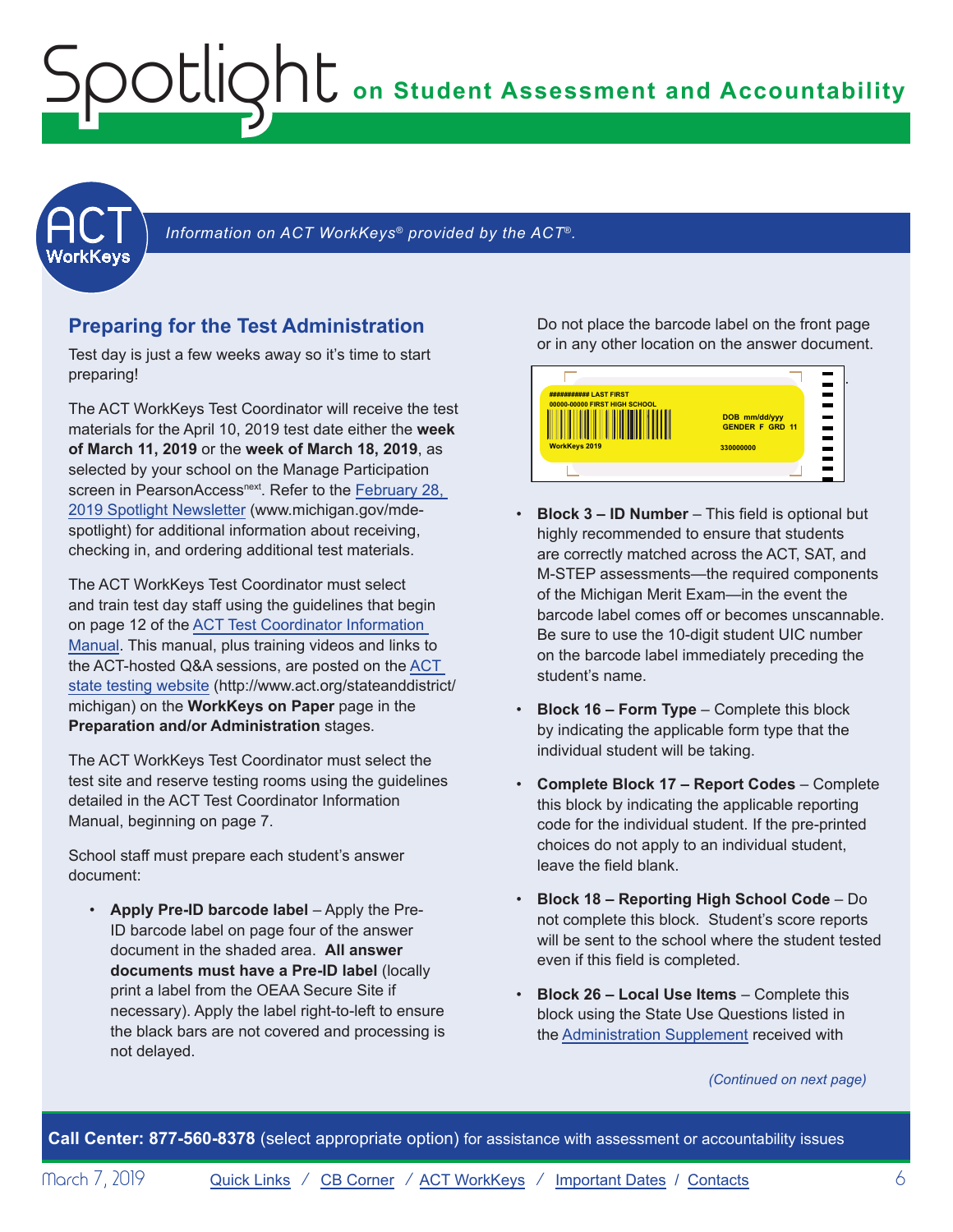the test materials and posted on the [ACT state](http://www.act.org/stateanddistrict/michigan)  [testing website](http://www.act.org/stateanddistrict/michigan) on the **WorkKeys on Paper** page in the **Administration** stage. These questions collect additional information about students and accommodations usage. This can be done before or after the students complete their demographic information in a non-test session, but it must be completed before the actual testing session begins. Questions that do not apply to an individual student should be left blank.

Students must complete the demographic and address information in blocks 1 and 2, 4 through 15, and 25 of their own answer document.

- Plan 30 minutes for students to complete this information, either in a separate non-test session or right before the actual test. Completing these fields after testing will be considered a misadministration and scores will be canceled.
- Verbal instructions for completing the demographic fields are detailed in the [ACT](http://www.act.org/content/dam/act/secured/documents/pdfs/WK-Admin-SD-Std-Time-Paper-Secured.pdf)  [WorkKeys Administration - Standard Time Paper](http://www.act.org/content/dam/act/secured/documents/pdfs/WK-Admin-SD-Std-Time-Paper-Secured.pdf) and the [ACT WorkKeys Administration Manual](http://www.act.org/content/dam/act/secured/documents/pdfs/WK-Admin-SD-Accoms-Secured.pdf)  [for Accommodations and English Learner](http://www.act.org/content/dam/act/secured/documents/pdfs/WK-Admin-SD-Accoms-Secured.pdf)  [Supports](http://www.act.org/content/dam/act/secured/documents/pdfs/WK-Admin-SD-Accoms-Secured.pdf) manuals posted on the [ACT state testing](http://www.act.org/stateanddistrict/michigan)  [website](http://www.act.org/stateanddistrict/michigan) on the **WorkKeys on Paper** page in the **Administration** stage.

The ACT WorkKeys Test Coordinator must store all secure test materials, including student answer documents, in a secure location until test day, using the guidelines detailed in the [ACT Test Coordinator](https://www.act.org/content/dam/act/secured/documents/pdfs/state-district-test-coordinator-paper-test.pdf)  [Information Manual](https://www.act.org/content/dam/act/secured/documents/pdfs/state-district-test-coordinator-paper-test.pdf) beginning on page 22.

For all upcoming events and deadlines, be sure to reference the following documents:

- [ACT WorkKeys Schedule of Events](http://www.act.org/content/dam/act/unsecured/documents/ScheduleofEventsWorkKeys-MI.pdf), posted on the [ACT state testing website](http://www.act.org/stateanddistrict/michigan) (www.act.org/ stateanddistrict/michigan) on the **WorkKeys on Paper** page.
- [MME and PSAT List of Important Dates,](https://www.michigan.gov/documents/mde/MME_List_of_Important_Dates_634790_7.pdf) found on the [MME web page](www.michigan.gov/mme) (www.michigan.gov/mme) under **General information**.

## **Contacting ACT**

If you have questions, you may:

- 1. contact ACT via the [Contact Us web page](http://www.act.org/aap/state/contact.html) ([www.act.org/aap/state/contact.html\)](www.act.org/aap/state/contact.html)
- 2. call ACT at 800-553-6244, 9:30 AM 6:00 PM ET
	- standard time: ext. 2800
	- accommodations: ext. 1788
- 3. email accommodations questions to [ACTStateAccoms@act.org](mailto:ACTStateAccoms%40act.org?subject=)

**Call Center: 877-560-8378** (select appropriate option) for assistance with assessment or accountability issues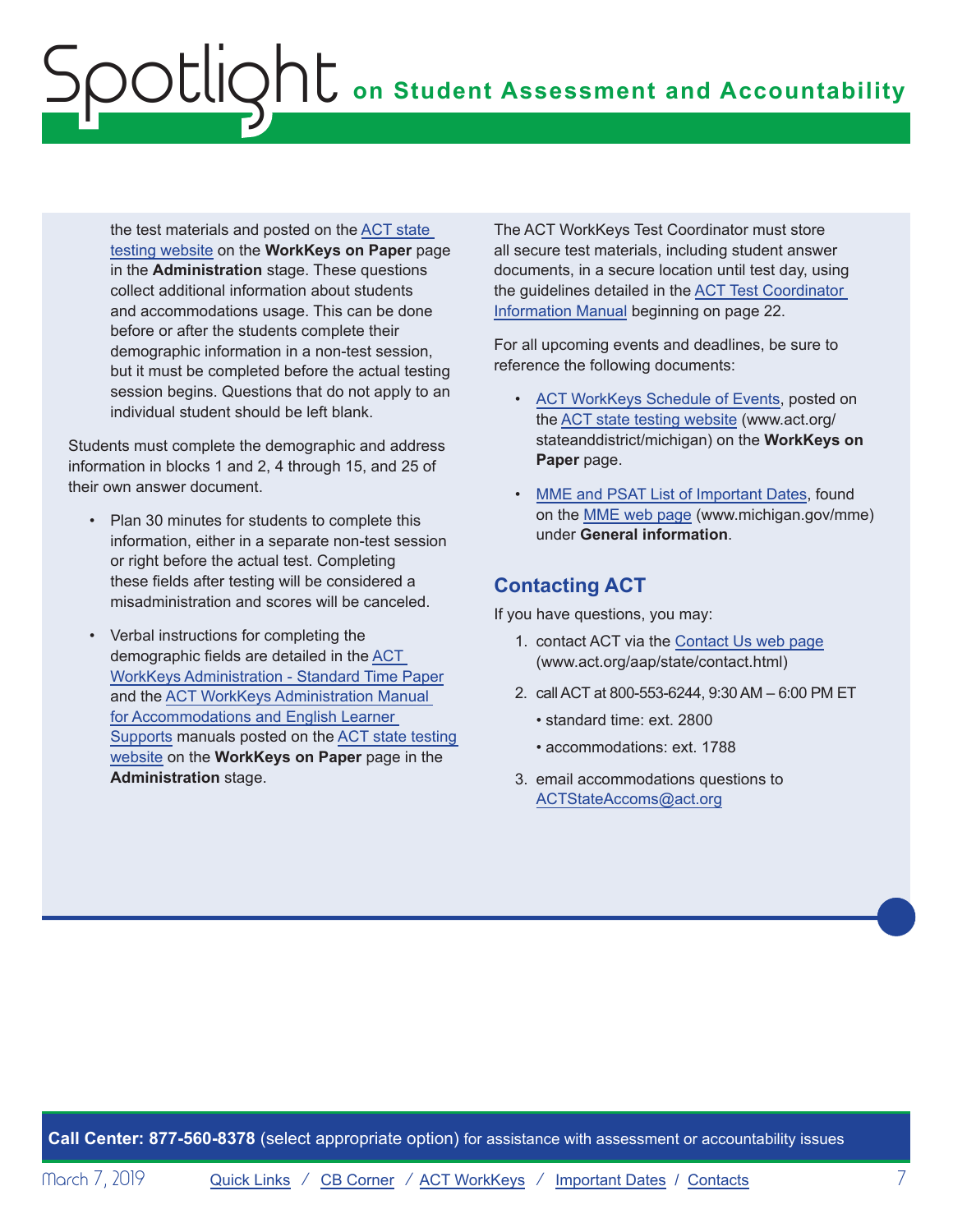# <span id="page-7-1"></span><span id="page-7-0"></span>**Important Dates**

# **March 2019**

# **Early Literacy and Mathematics, M-STEP, and MI-Access**

### **Now – May 24, 2019:**

• Off-Site Test Administration request window for individual students, such as homebound or students expelled with services, for **M-STEP, MI-Access,**  and **Early Literacy and Mathematics Benchmark Assessments**

### **March 19, 2019 from 10:00 – 11:00 AM:**

• **Spring 2019 Online Assessments Q&A for Assessment Coordinators –**

Call-in information – **UPDATED March 6**

- w Toll-free dial-in number: **(833) 231-4299**
- w Conference code: **7423900173**

### **WIDA**

### **Now – March 22, 2019:**

• Off-Site Test Administration request window for individual students, such as homebound or students expelled with services, for **WIDA**

### **Now – March 22, 2019:**

• Window for Test Setup in **WIDA AMS**

### **Now – March 22, 2019:**

• **WIDA ACCESS for ELLs** and **WIDA Alternate ACCESS for ELLs** Test Administration Window

# **SAT and PSAT**

### **March 20, 2019 – March 28, 2019**

• Additional material order window in the OEAA Secure Site for **SAT with Essay**, **PSAT 10**, and **PSAT 8/9** standard test books, answer sheets, and manuals

### **Week of March 18, 2019:**

• Preadministration and test materials arrive

# **ACT WorkKeys**

### **Now – April 19, 2019:**

• Off-Site Test Administration request window for individual students, such as homebound or students expelled with services, for **ACT WorkKeys**

### **March 11 – 15, 2019:**

• Receive **ACT WorkKeys** test materials if this week was selected for delivery

### **March 18 – 22, 2019:**

• Receive **ACT WorkKeys** test materials if this week was selected for delivery

### **Tuesday, March 19, 2019, 3:30–4:30 PM:**

• **ACT WorkKeys Q&A Webinar #2 –** [Register here](https://event.on24.com/wcc/r/1865113/9AB75EE59E7C30D14F6B8B094D9374CF) (https://event.on24.com/wcc/r/1865113/9AB75EE59E 7C30D14F6B8B094D9374CF)

### **March 20, 2019:**

• Additional material order window opens in the OEAA Secure Site for **ACT WorkKeys** standard time test booklets, answer documents, and accommodated materials

**Call Center: 877-560-8378** (select appropriate option) for assistance with assessment or accountability issues